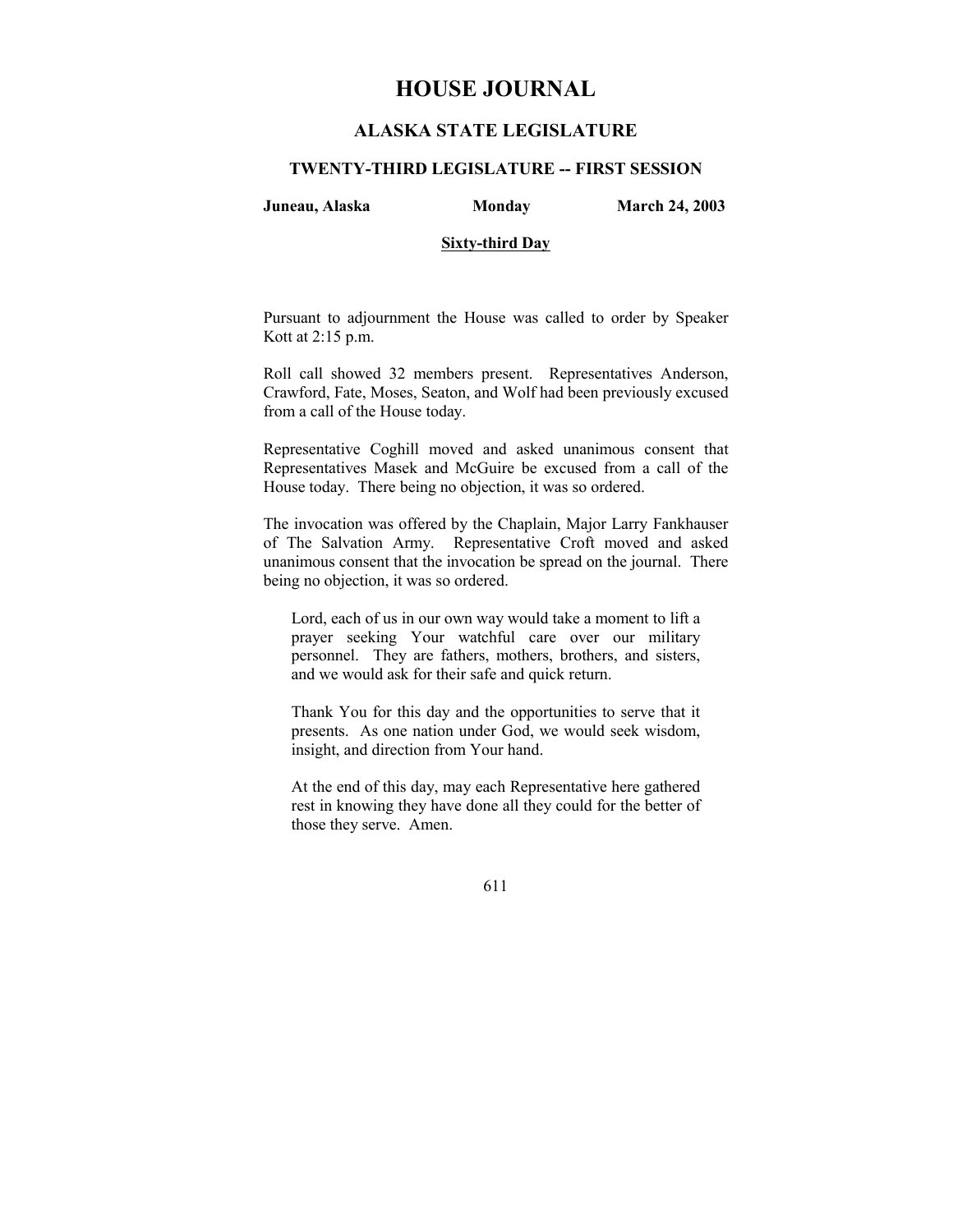The Pledge of Allegiance was led by Representative Ogg.

# **CERTIFICATION OF THE JOURNAL**

Representative Coghill moved and asked unanimous consent that the journal for the 58th, 59th, 60th, 61st, and 62nd legislative days be approved as certified by the Chief Clerk. There being no objection, it was so ordered.

\* \* \* \* \*

Representative Kerttula introduced Erin Walker, Guest Page, from Juneau.

# **MESSAGES FROM THE GOVERNOR**

A letter dated March 21, 2003, was read stating that, in accordance with Article III, section 25 of the Alaska Constitution, the Governor submits the following name for legislative confirmation of appointment to the position set out below.

The following appointment was referred to the Resources Committee:

### **Commissioner - Department of Fish and Game**

 Kevin Duffy Appointed: 03/19/2003

A resume for the appointment is on file in the Chief Clerk's office.

# **COMMUNICATIONS**

The following Monetary Terms of Agreements between the State and employee organizations were received from the Department of Administration, Office of the Commissioner, as required by AS 23.40.215, and the Speaker referred them to the Finance Committee:

Alyeska Central Education Association March 17, 2003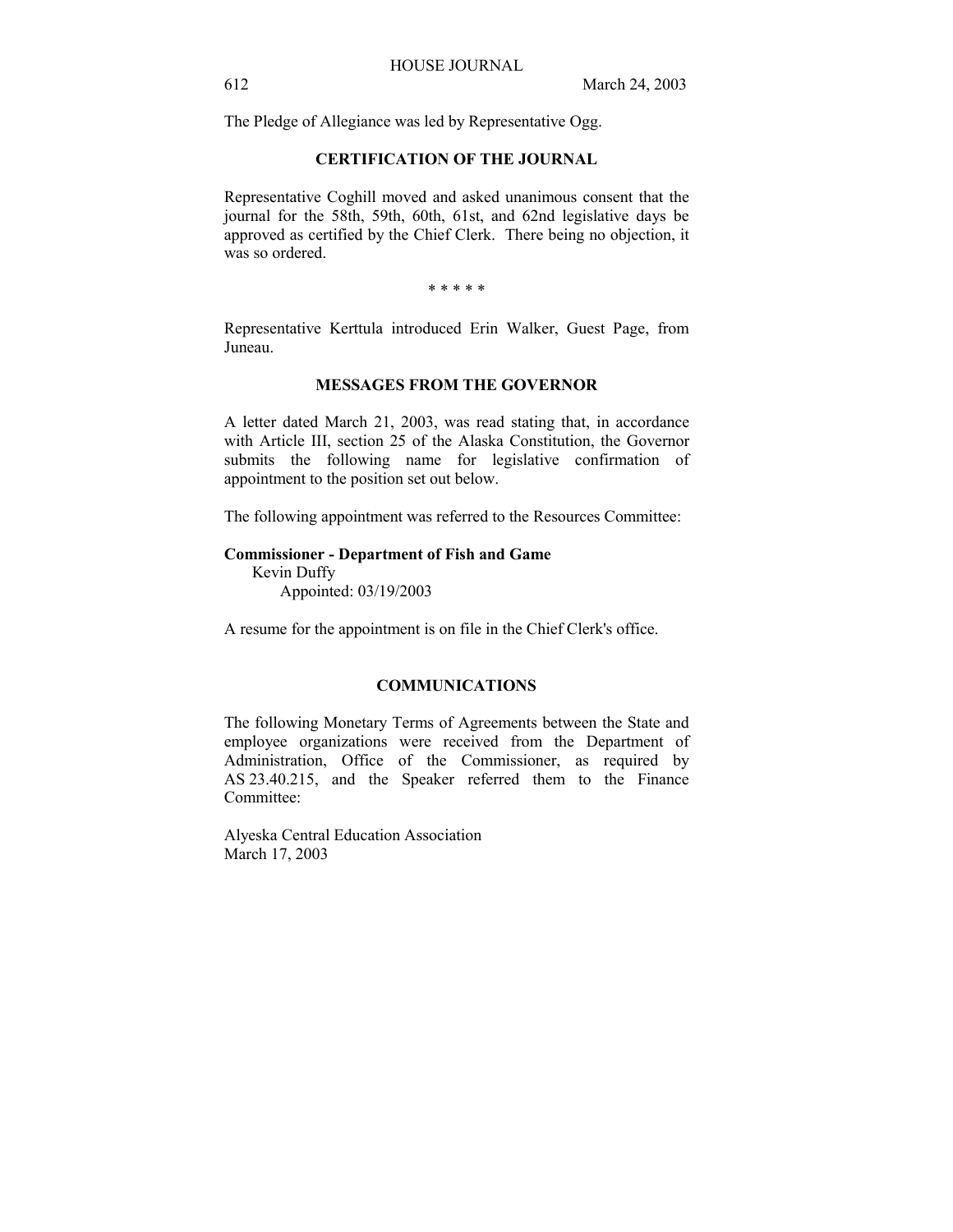Public Safety Employees Association on Behalf of the Correctional Officers March 17, 2003

Public Safety Employees Association on Behalf of the State Troopers March 17, 2003

Teachers' Education Association of Mt. Edgecumbe March 17, 2003

Public Employees Local 71 on Behalf of the Labor, Trades and Crafts Unit March 17, 2003

Alaska Vocational Technical Education Center Teachers' Association March 18, 2003

Alaska Public Employees Association Representing the Confidential Unit March 20, 2003

Alaska Public Employees Association Representing the Supervisory Bargaining Unit March 20, 2003

Alaska State Employees Association on Behalf of the General Government Unit March 21, 2003

Inlandboatmen's Union of the Pacific March 21, 2003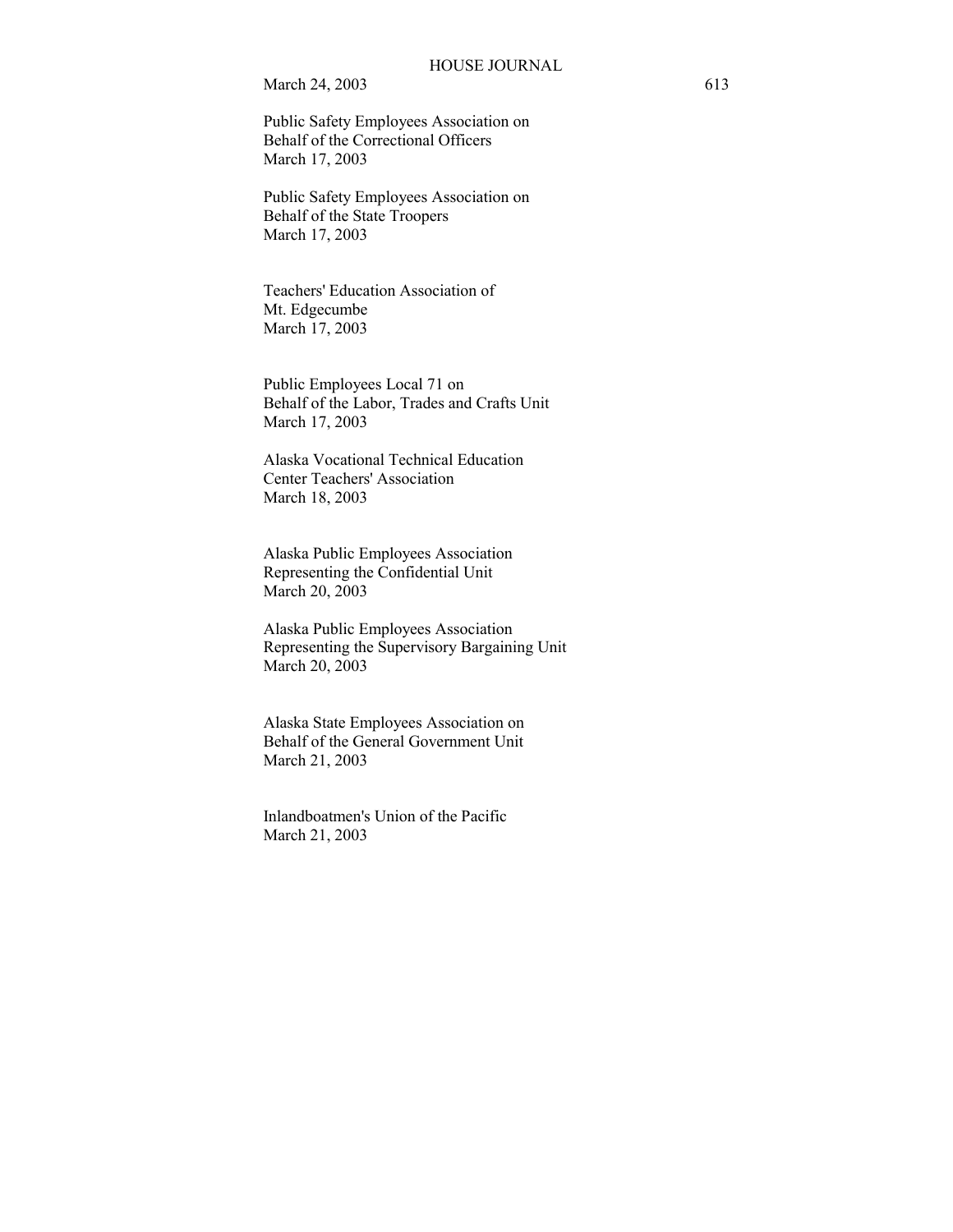Dept. of Community & Economic Development Alaska Aerospace Development Corporation Ten Years, 1992-2002 2002 Annual Report

### **REPORTS OF STANDING COMMITTEES**

### **HB 49**

The Judiciary Committee has considered:

HOUSE BILL NO. 49 "An Act relating to the DNA identification registration system; and providing for an effective date."

and recommends it be replaced with:

CS FOR HOUSE BILL NO. 49(JUD)

"An Act relating to the deoxyribonucleic acid (DNA) identification registration system and testing; and providing for an effective date."

The report was signed by Representative McGuire, Chair, with the following individual recommendations:

Do pass (6): Gara, Holm, Samuels, Anderson, Gruenberg, McGuire

No recommendation (1): Coghill

The following fiscal note(s) apply to CSHB 49(JUD):

- 1. Zero, Dept. of Public Safety
- 2. Zero, Dept. of Law
- 3. Indeterminate, Dept. of Administration

HB 49 was referred to the Finance Committee.

# **HB 114**

The Judiciary Committee has considered: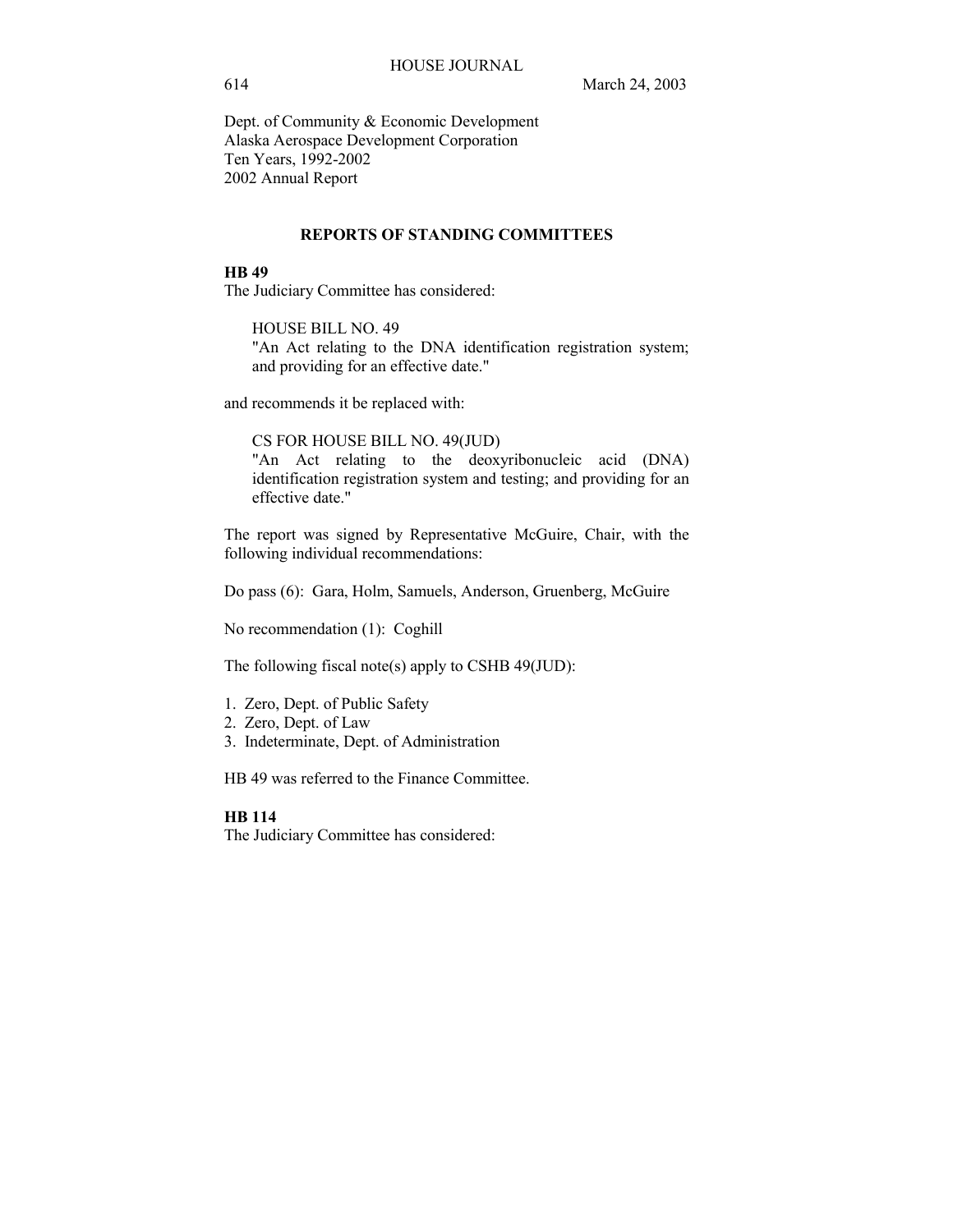HOUSE BILL NO. 114 "An Act relating to the issuance of a search warrant."

and recommends it be replaced with:

CS FOR HOUSE BILL NO. 114(JUD) (same title)

The report was signed by Representative McGuire, Chair, with the following individual recommendations:

Do pass (5): Holm, Ogg, Gruenberg, Samuels, McGuire

No recommendation (1): Gara

The following fiscal note(s) apply to CSHB 114(JUD):

- 1. Zero, Dept. of Corrections
- 2. Zero, Alaska Court System
- 3. Zero, Dept. of Law
- 4. Zero, Dept. of Public Safety

HB 114 was referred to the Rules Committee for placement on the calendar.

# **REPORTS OF SPECIAL COMMITTEES**

### **HCR 11**

The House Special Committee on Fisheries has considered:

HOUSE CONCURRENT RESOLUTION NO. 11 Relating to Alaska Salmon Day.

and recommends it be replaced with:

CS FOR HOUSE CONCURRENT RESOLUTION NO. 11(FSH) Relating to Alaska Wild Salmon Day.

The report was signed by Representative Seaton, Chair, with the following individual recommendations: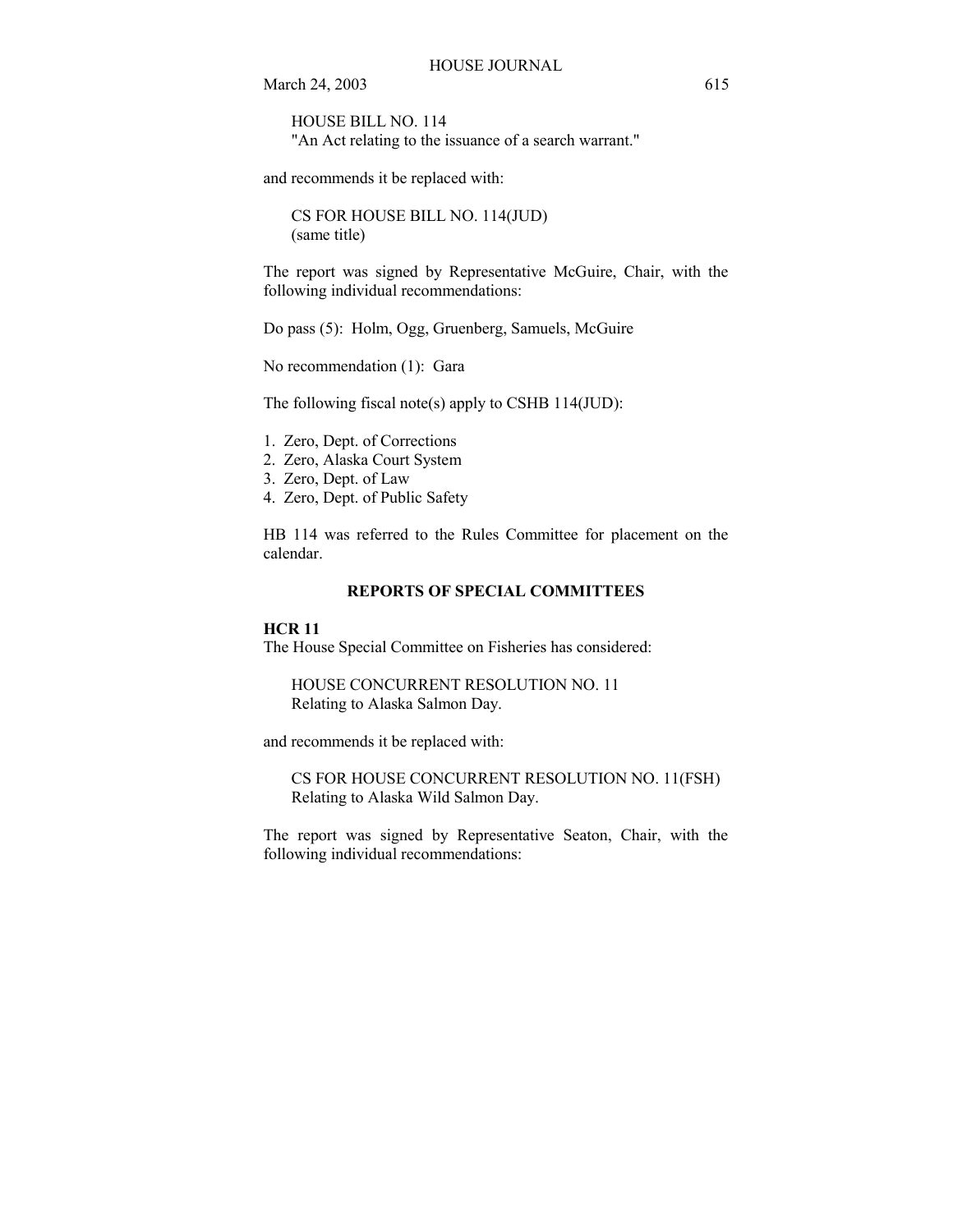Do pass (4): Berkowitz, Wilson, Samuels, Seaton

The following fiscal note(s) apply to CSHCR 11(FSH):

1. Zero, Legislative Agency

HCR 11 was referred to the Resources Committee.

### **INTRODUCTION OF CITATIONS**

The following citations were introduced and referred to the Rules Committee for placement on the calendar:

Honoring - Donna A. Peterson, Superintendent of the Year By Representative Chenault; Senator Wagoner

Honoring - Juneau-Douglas High School Home Designers By Senator Elton; Representatives Weyhrauch, Kerttula

Honoring - Peters Creek Christian Center, Finding the Lost By Senator Dyson

In Memoriam - James Hesterberg By Senator Green

In Memoriam - Paul Helmar By Senator Elton; Representatives Kerttula, Weyhrauch

In Memoriam - Thomas Patrick O'Hara By Senator Dyson

In Memoriam - Roy Lee Henderson By Senator Davis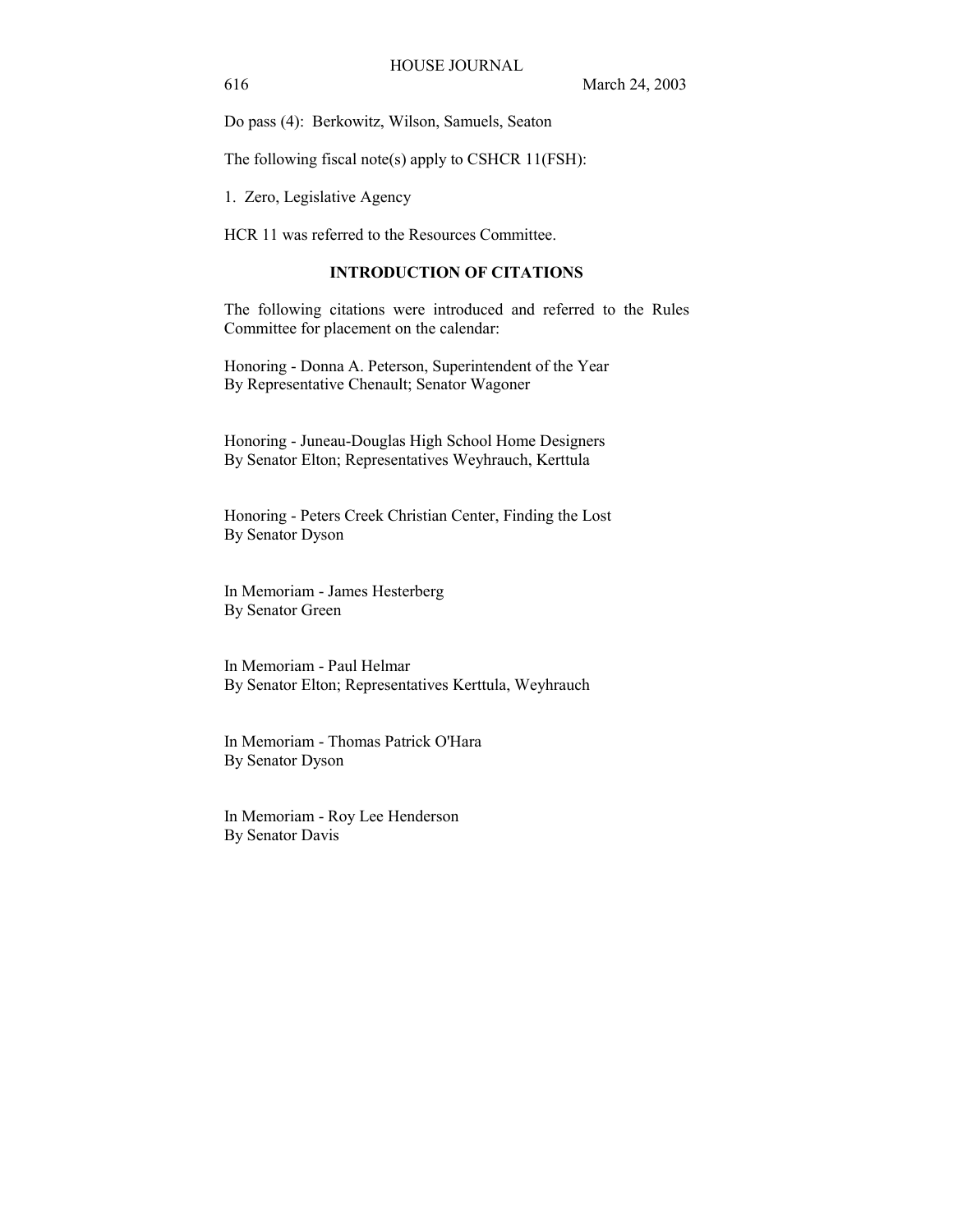# **INTRODUCTION, FIRST READING, AND REFERENCE OF HOUSE RESOLUTIONS**

### **HJR 18**

HOUSE JOINT RESOLUTION NO. 18 by Representatives Lynn, Dahlstrom, Anderson, Kohring, Harris, Wilson, and Heinze:

Supporting the men and women of the United States armed forces in the military action to free Iraq and to protect the world from Saddam Hussein.

was read the first time and referred to the House Special Committee on Military & Veterans' Affairs.

### **INTRODUCTION, FIRST READING, AND REFERENCE OF HOUSE BILLS**

### **HB 207**

HOUSE BILL NO. 207 by Representative Gatto, entitled:

"An Act relating to taxes regarding certain commercial passenger vessels operating in the state; and providing for an effective date."

was read the first time and referred to the House Special Committee on Economic Development, International Trade,  $\&$  Tourism and the Transportation and Finance Committees.

#### **HB 208**

HOUSE BILL NO. 208 by Representative Fate, entitled:

"An Act relating to hunting on the same day airborne; and providing for an effective date."

was read the first time and referred to the Community & Regional Affairs and Resources Committees.

#### **HB 209**

HOUSE BILL NO. 209 by Representatives Chenault and Kohring, entitled: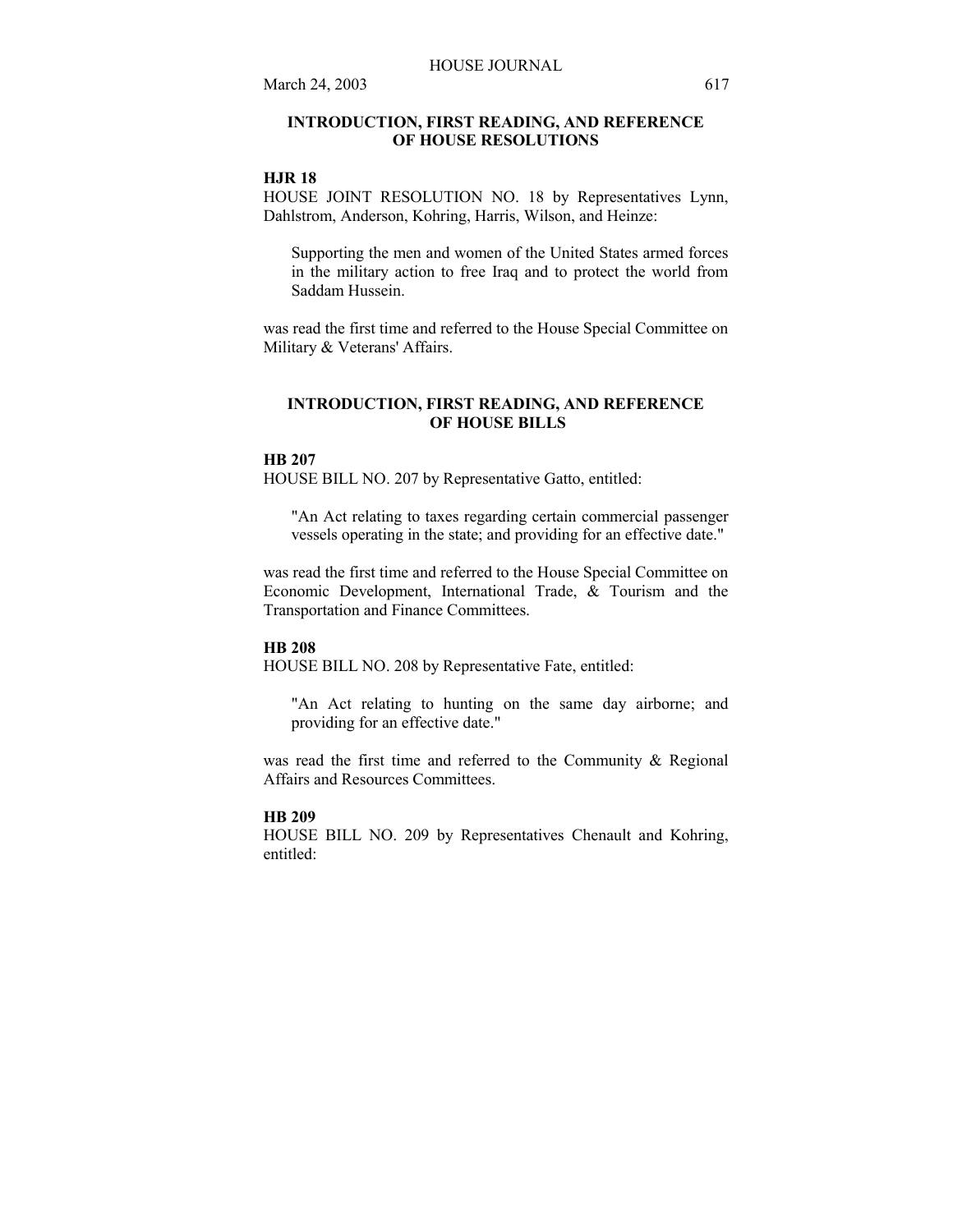"An Act relating to municipal property tax adjustments for property affected by a disaster."

was read the first time and referred to the Community & Regional Affairs and Finance Committees.

### **HB 210**

HOUSE BILL NO. 210 by Representative Coghill, entitled:

"An Act relating to the Chitina dip net fishery; and providing for an effective date."

was read the first time and referred to the Resources and Finance **Committees** 

### **HB 211**

HOUSE BILL NO. 211 by Representative Wilson, entitled:

"An Act relating to a student loan repayment program for nurses, and amending the duties of the Board of Nursing that relate to this program; and providing for an effective date."

was read the first time and referred to the Health, Education & Social Services and Finance Committees.

# **HB 212**

HOUSE BILL NO. 212 by Representative McGuire, entitled:

"An Act relating to trusts, including trust protectors, trustee advisors, transfers of property in trust, and transfers of trust interests, and to creditors' claims against property subject to a power of appointment."

was read the first time and referred to the Labor & Commerce, Judiciary, and Finance Committees.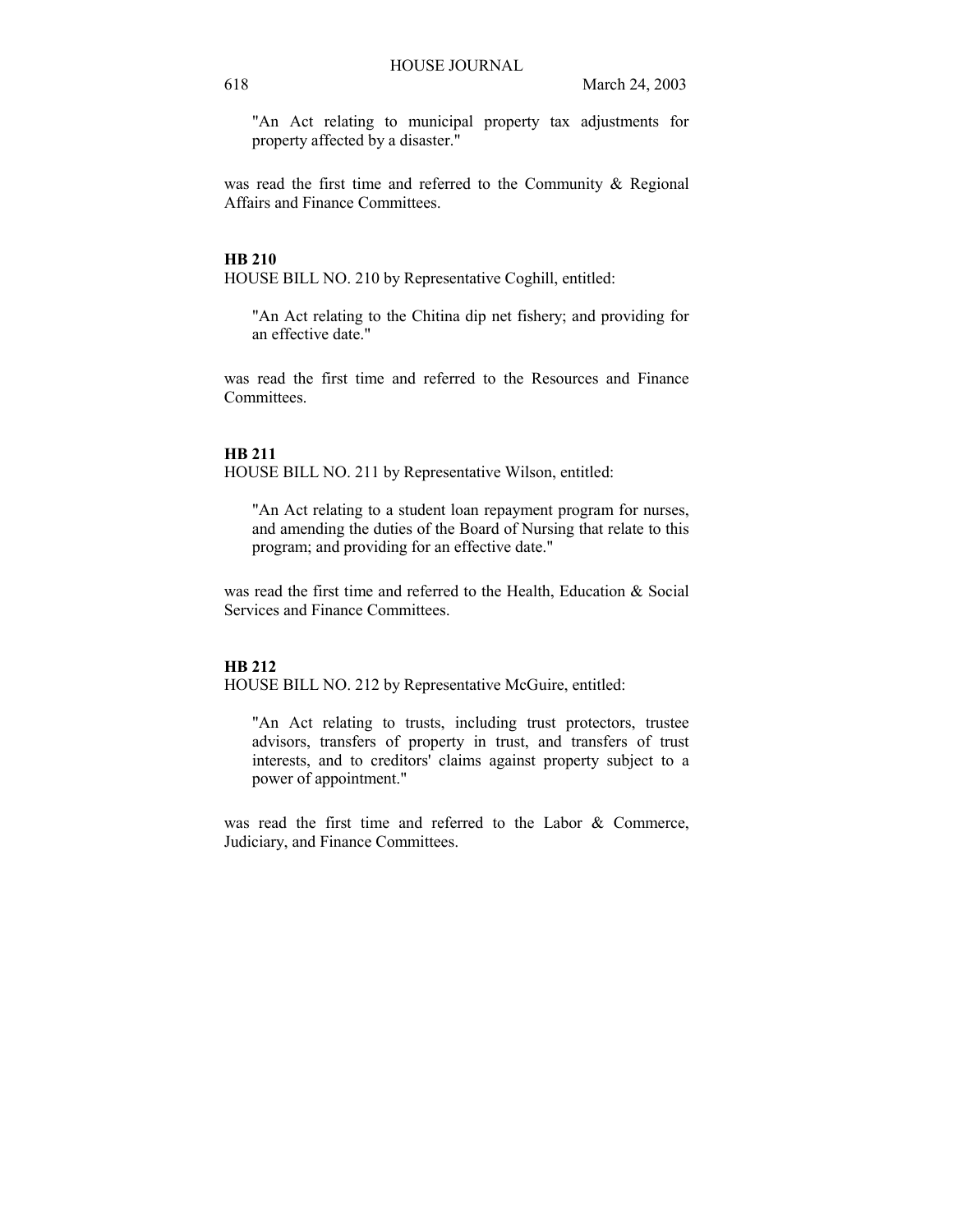# **CONSIDERATION OF THE DAILY CALENDAR**

### **SECOND READING OF SENATE BILLS**

#### **SB 51**

The following was read the second time:

SENATE BILL NO. 51

"An Act relating to revenue bonds issued by the Alaska Municipal Bond Bank Authority and the total amount of bonds and notes outstanding of that authority; and providing for an effective date."

with the: **Journal Page** 

| 509 |
|-----|
| 509 |
| 509 |
| 581 |
| 582 |
| 582 |
|     |

Representative Coghill moved and asked unanimous consent that SB 51 be considered engrossed, advanced to third reading, and placed on final passage. There being no objection, it was so ordered.

SB 51 was read the third time.

The question being: "Shall SB 51 pass the House?" The roll was taken with the following result:

SB 51 Third Reading Final Passage

# **YEAS: 32 NAYS: 0 EXCUSED: 8 ABSENT: 0**

Yeas: Berkowitz, Chenault, Cissna, Coghill, Croft, Dahlstrom, Foster, Gara, Gatto, Gruenberg, Guttenberg, Harris, Hawker, Heinze, Holm, Joule, Kapsner, Kerttula, Kohring, Kookesh, Kott, Lynn, Meyer, Morgan, Ogg, Rokeberg, Samuels, Stoltze, Weyhrauch, Whitaker, Williams, Wilson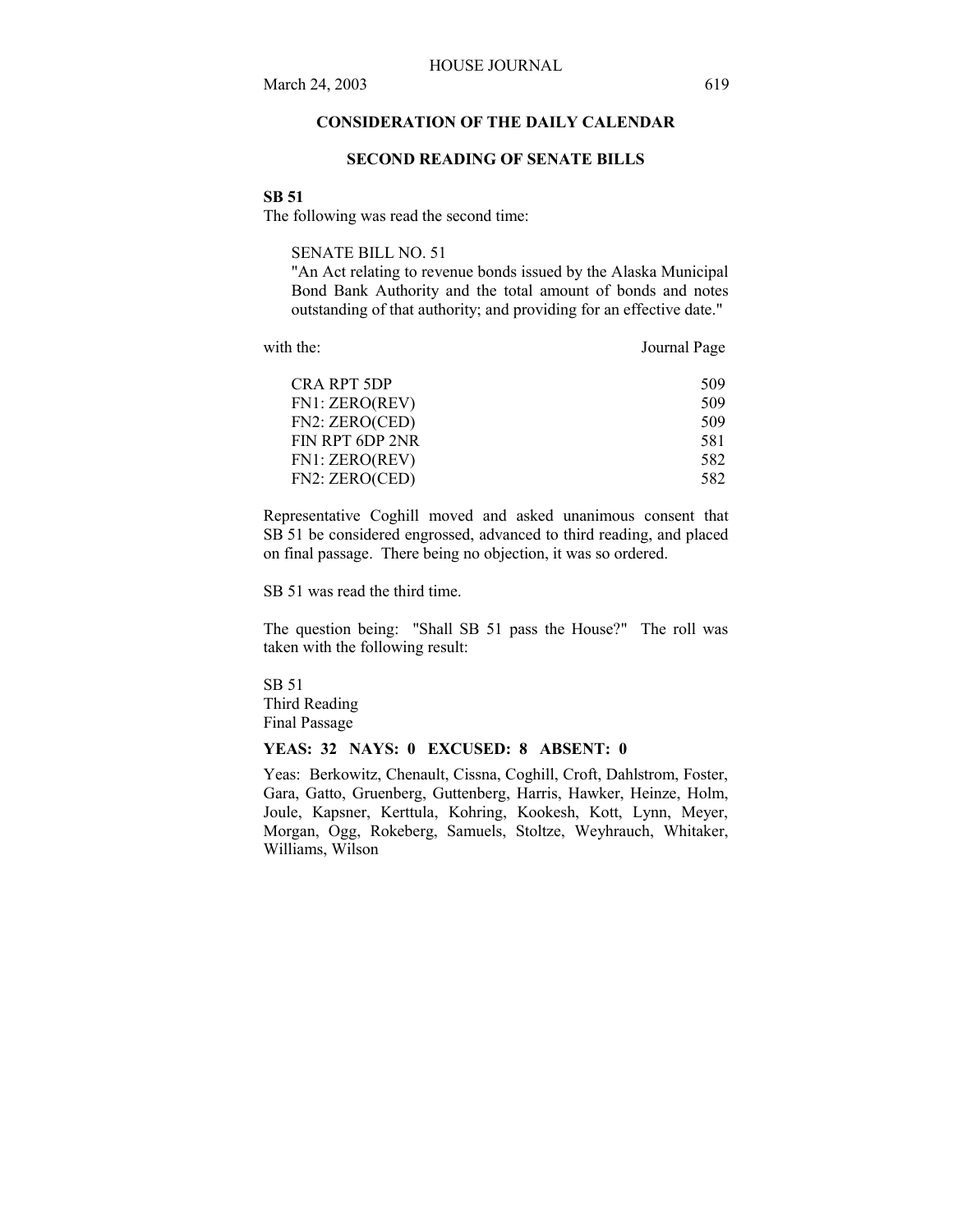Excused: Anderson, Crawford, Fate, Masek, McGuire, Moses, Seaton, Wolf

And so, SB 51 passed the House.

Representative Coghill moved and asked unanimous consent that the roll call on the passage of the bill be considered the roll call on the effective date clause. There being no objection, it was so ordered.

SB 51 was signed by the Speaker and Chief Clerk and returned to the Senate.

# **SB 78**

The following was read the second time:

### SENATE BILL NO. 78

"An Act relating to an optional group of persons eligible for medical assistance who require treatment for breast and cervical cancer; relating to cost sharing by those recipients under the medical assistance program; and providing for an effective date."

with the: Journal Page

| FIN RPT 3DP 4NR 1AM | 582 |
|---------------------|-----|
| FN1: (HSS)          | 583 |

The Speaker stated that, without objection, SB 78 would be returned to the Rules Committee; and so, SB 78 was returned to the Rules Committee.

# **LEGISLATIVE CITATIONS**

Representative Coghill moved and asked unanimous consent that the House approve the citations on the calendar. There being no objection, the following citations were approved and sent to enrolling:

# Honoring - Randall P. Burns

By Representatives Weyhrauch, Gara, Kott, Anderson, Berkowitz, Chenault, Cissna, Croft, Dahlstrom, Foster, Gatto, Gruenberg, Guttenberg, Hawker, Holm, Joule, Kapsner, Kerttula, Masek, McGuire, Meyer, Rokeberg, Seaton, Williams, Wilson, Wolf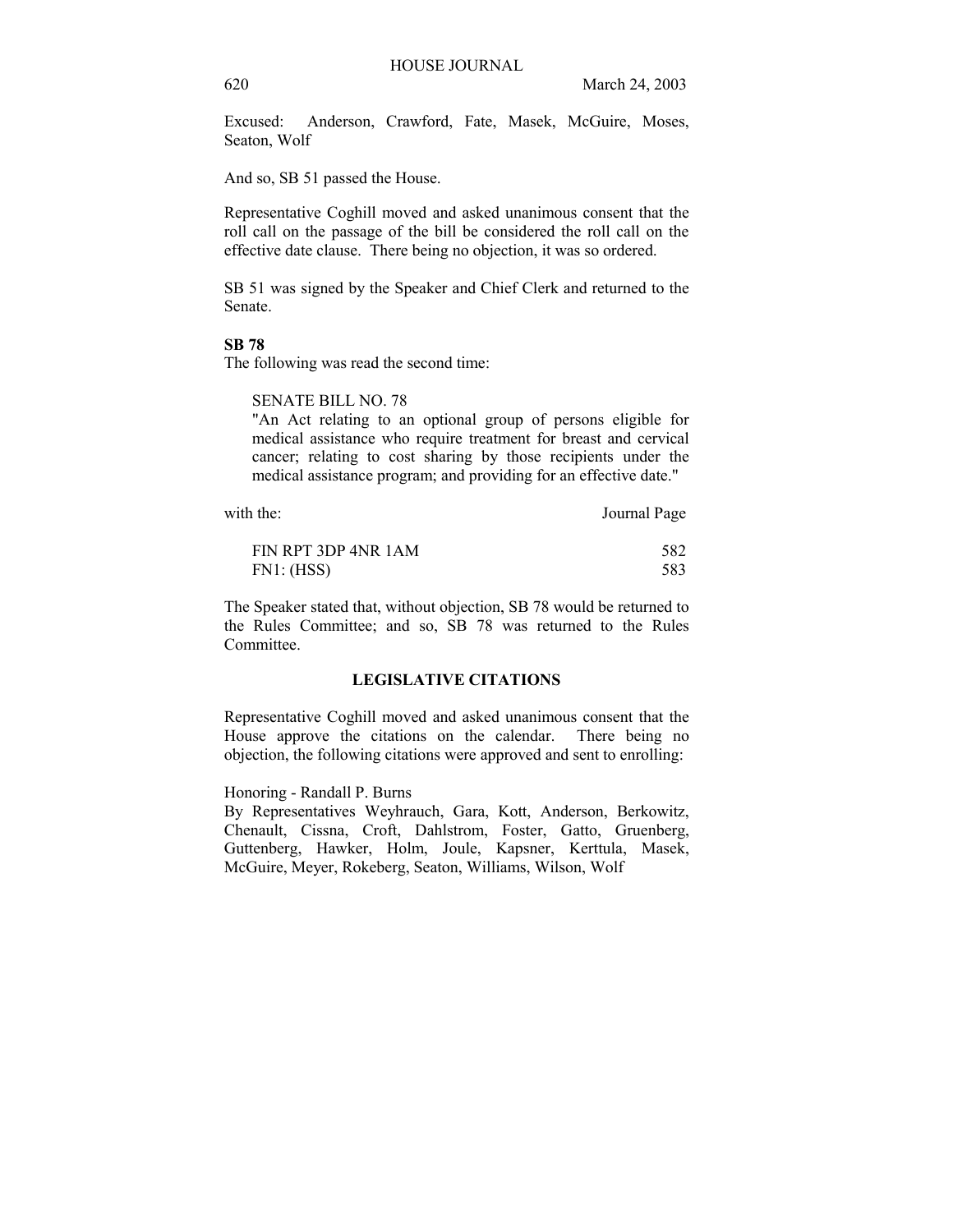Honoring - Ivan Parker-Diaz and Tyler Crenshaw

By Representatives Croft, Kott, Anderson, Berkowitz, Chenault, Cissna, Dahlstrom, Gara, Gatto, Gruenberg, Guttenberg, Hawker, Holm, Joule, Kapsner, Kerttula, Masek, McGuire, Meyer, Rokeberg, Seaton, Williams, Wilson, Wolf

### In Memoriam - Wayne E. Bender

By Representatives Weyhrauch, Kerttula, Kott, Anderson, Berkowitz, Chenault, Cissna, Coghill, Croft, Dahlstrom, Foster, Gara, Gatto, Gruenberg, Guttenberg, Hawker, Holm, Joule, Kapsner, Masek, McGuire, Meyer, Rokeberg, Seaton, Williams, Wilson, Wolf; Senator Elton

In Memoriam - Earl A. Greene

By Senator Davis; Representatives Kott, Anderson, Berkowitz, Chenault, Cissna, Coghill, Croft, Dahlstrom, Foster, Gara, Gatto, Gruenberg, Guttenberg, Hawker, Holm, Joule, Kapsner, Kerttula, Masek, McGuire, Meyer, Rokeberg, Seaton, Williams, Wilson, Wolf

### In Memoriam - Wes Coyner

By Senator Elton; Representatives Kerttula, Weyhrauch, Kott, Anderson, Berkowitz, Chenault, Cissna, Coghill, Croft, Dahlstrom, Foster, Gara, Gatto, Gruenberg, Guttenberg, Hawker, Holm, Joule, Kapsner, Masek, McGuire, Meyer, Rokeberg, Seaton, Stoltze, Williams, Wilson, Wolf

### **UNFINISHED BUSINESS**

### **SB 77**

The Speaker again referred the following bill, which had been waived to the Rules Committee (page 591), to the Transportation Committee:

### SENATE BILL NO. 77

"An Act naming the William Ransom Wood Centennial Bridge in Fairbanks."

SB 77 was removed from the Rules Committee and referred to the Transportation Committee.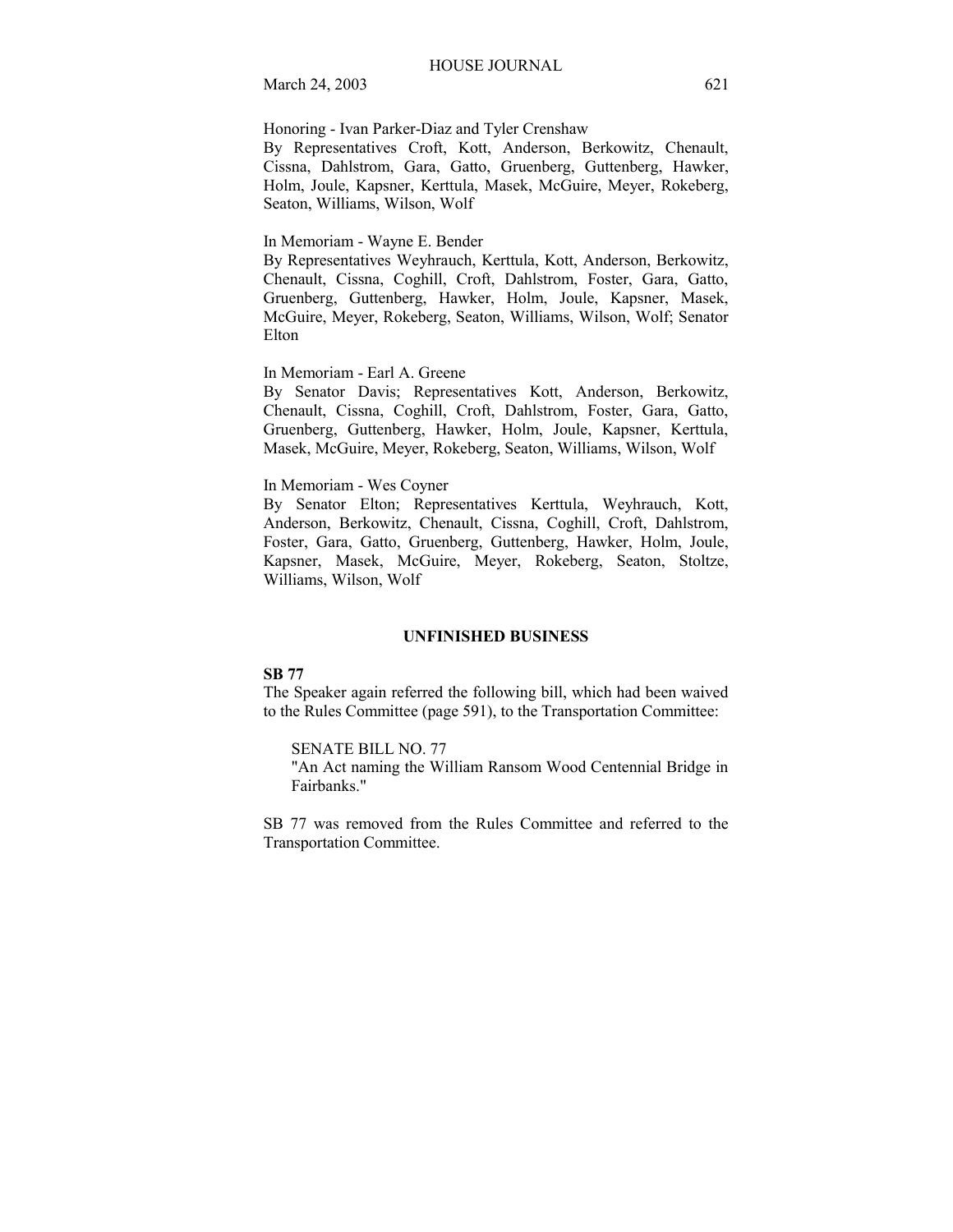# **HB 92**

The Speaker removed the Health, Education & Social Services Committee referral and added a Judiciary Committee referral to follow the State Affairs Committee referral for the following:

HOUSE BILL NO. 92

"An Act relating to reports by members of the clergy and custodians of clerical records who have reasonable cause to suspect that a child has suffered harm as a result of child abuse or neglect."

HB 92 is in the State Affairs Committee.

# **HB 208**

The Speaker reversed the Committee referrals for the following:

HOUSE BILL NO. 208 "An Act relating to hunting on the same day airborne; and providing for an effective date."

HB 208 was removed from the Community & Regional Affairs Committee and referred to the Resources Committee.

Representative Coghill moved and asked unanimous consent that the following members be excused from a call of the House. There being no objection, the members were excused as noted:

Representative Holm - from 7:00 p.m., March 28 to morning plane time, March 31, 2003

Representative Fate - from 7:00 p.m., March 28 to 10:00 p.m., March 30, 2003

Representative Gruenberg - from 4:00 p.m., March 30 to 4:30 p.m., April 1, 2003

Representative Wolf - from morning plane time, March 25 to morning plane time, March 26, 2003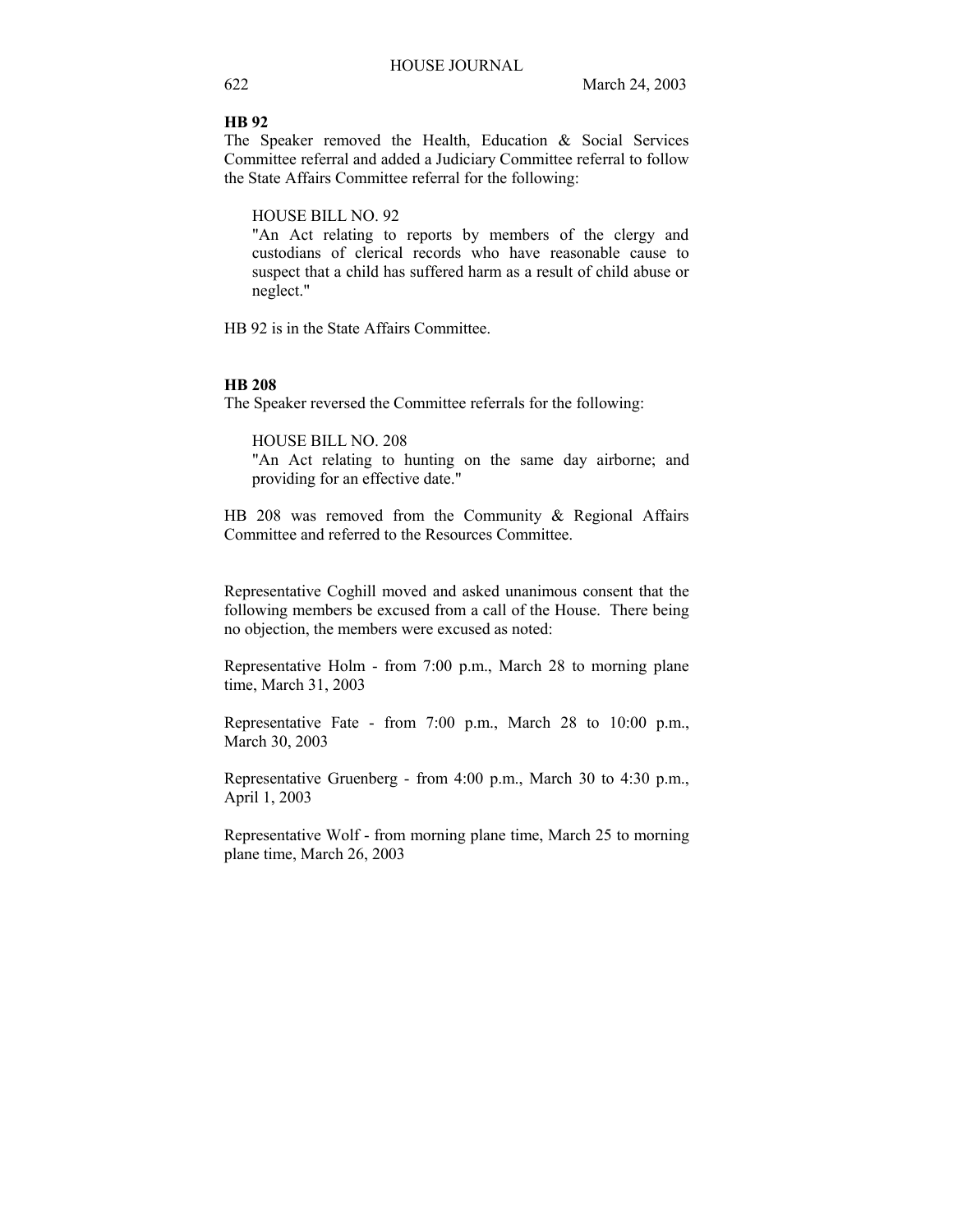Representative Gruenberg - from 2:30 p.m. to 5:00 p.m., March 25, 2003

#### **HB 177**

Representative Gatto added his name as cosponsor to:

SPONSOR SUBSTITUTE FOR HOUSE BILL NO. 177 "An Act relating to concealed handguns."

#### **SB 78**

Representative Wilson added her name as cross sponsor to:

# SENATE BILL NO. 78

"An Act relating to an optional group of persons eligible for medical assistance who require treatment for breast and cervical cancer; relating to cost sharing by those recipients under the medical assistance program; and providing for an effective date."

### **EXECUTIVE ORDERS**

# **EO 104**

The House did not disapprove the following executive order within 60 days and it was transmitted to the Office of the Governor at 12:05 p.m., March 24, 2003:

# EXECUTIVE ORDER NO. 104

Transferring the functions of the Office of Equal Employment Opportunity from the Office of the Governor to the Division of Personnel in the Department of Administration.

# **EO 105**

The House did not disapprove the following executive order within 60 days and it was transmitted to the Office of the Governor at 12:05 p.m., March 24, 2003: